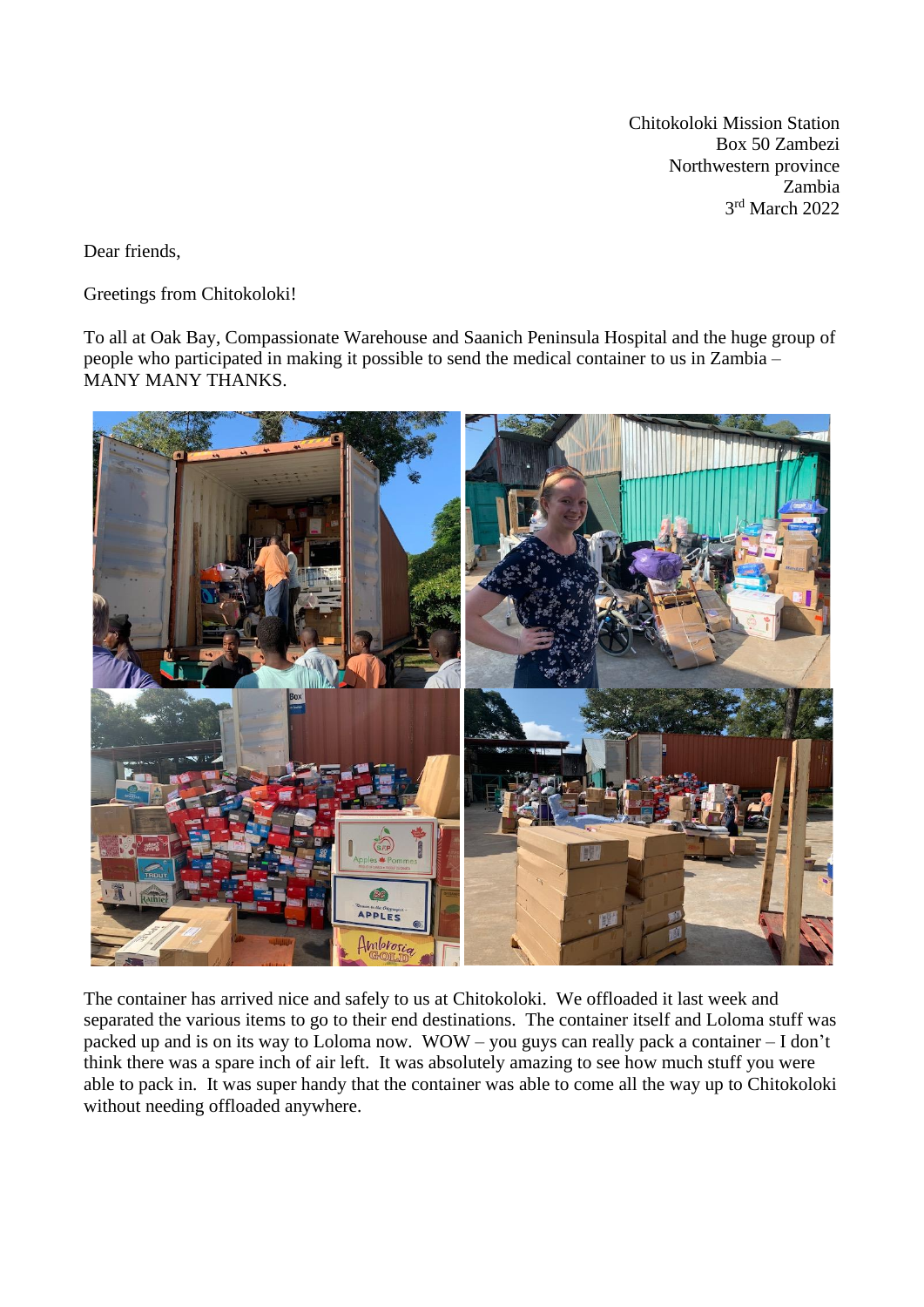Thank-you so much for all the supplies and resources. It will take some months to get through all the medical boxes so I wanted to write and just update you and thank you all rather than waiting until everything is unpacked and sorted.





I'm very excited as I read the labels on the boxes – I've seen one box labelled Kiwis and another Bakari balloons – extremely special and lifesaving things. We are in need of lots of things like gowns and drapes and swabs which are so wonderful to receive from you. Already, we have opened a box containing IV flushes and skin staplers. Yipee! Such amazing helpful items. And this is only the start – there are hundreds of boxes of incredibly useful resources.

Thank-you for all the big items. The operating table in particular is so special. Our current tables all have problems of various kinds – one doesn't hold its height and continually sinks mid-surgery, another is a challenge to get the manual lever in position to adjust the table. We have the new operating table in place already and many surgeries have been performed on it in the last few days. It is extremely exciting that it has a

multitude of attachments which we hope will allow us to undertake some new orthopaedic surgery – we would like to start doing DHS hip surgery for example and also the table seems to be capable of xraying through. Currently we have to move the patient across unto the xray table mid surgery in order to use our image intensifier.

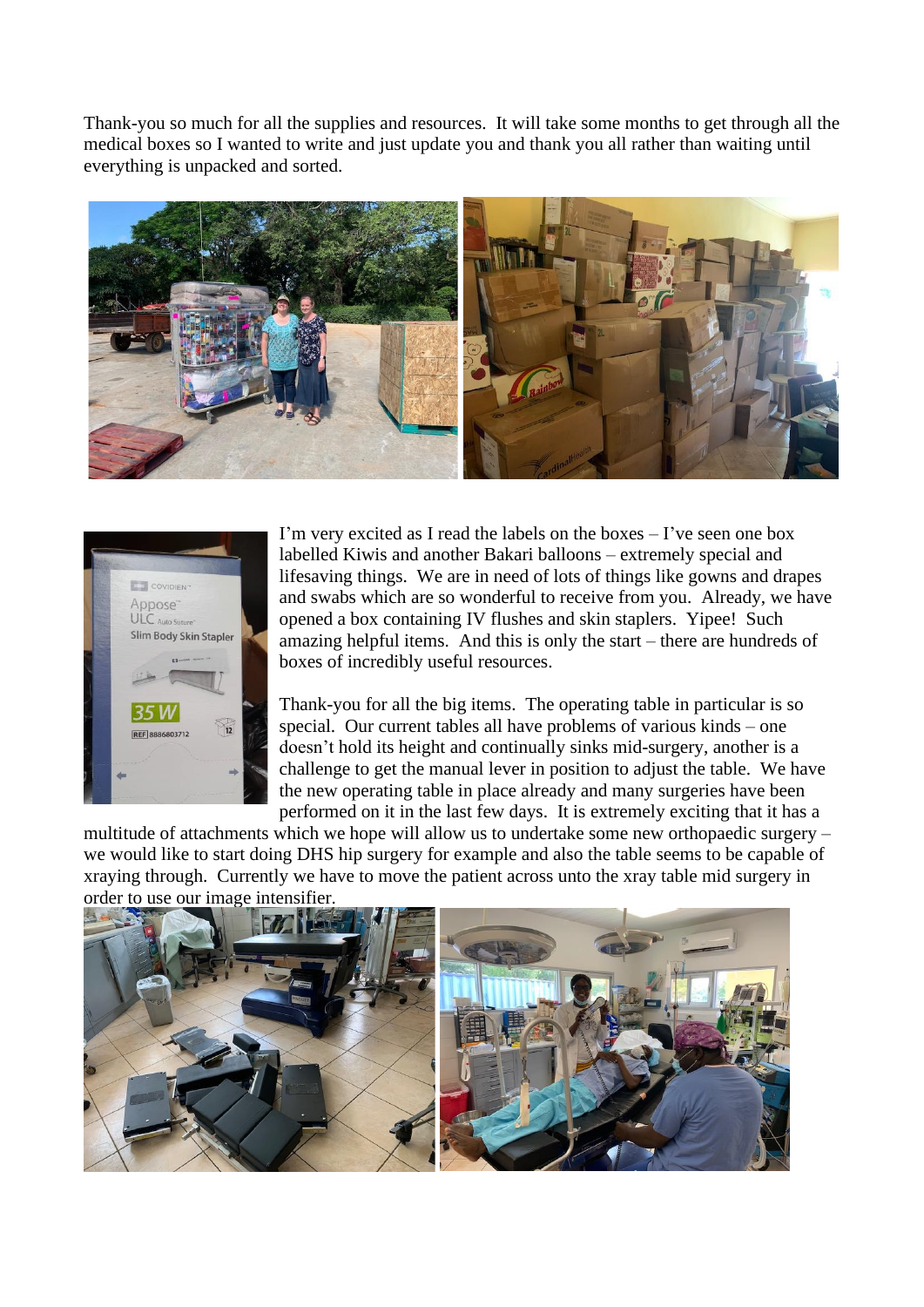

massive difference to their rehabilitation and development.

Thank-you for the beautiful new resuscitair  $-$  it was hooked up by our wonderful technician and is working nicely. Our other resuscitairs are basically a space for resuscitating sick little ones but none of them work in terms of the overhead heater etc. So it is so nice to have the options to keep our babies warm without the need for making hot water bottles. We hope in due course to get the suction and oxygen elements attached up too.

The last few years worldwide have been full of challenge and change. Zambia has been no different to the rest of the world in this regard. A great shaking up has occurred and we are left to rebuild, strengthen and move forward. A number of building projects are in the pipeline here. We are very excited about the new clinic as we have a number of new staff and our

The shelves are fabulous – we have most of them in place already. A busy hospital like ours is always in need of good storage options that allow supplies to be kept tidy, organised and easily accessible. We've used the big trolley for storing pillows and IV fluids in our theatre corridor – it is heavy duty and the perfect size for this.

Thank you for the dental equipment. We have placed them in storage temporarily as we are building a new clinic at present and these along with the assessment couch will be ideal for our new facility. The microscope and phaco machine are still crated. Once we get more sorting done and space to unpack them, we look forward to getting them out and trying out the new equipment. All very exciting.

Our physio department were thrilled to receive the various walking aids, wheelchairs, crutches and disability resources. We have plenty of patients for whom these will make such a



current single room is no longer sufficient for six medical staff all to see patients at one time. They are currently taking down trees and preparing the ground at the moment. This will make a massive difference to our daily work. We also hope to extend our theatre and renovate the theatre block including much needed storage space, a reception area, improved flow of clean to dirty equipment. Covid continues to be divisive as attitudes differ throughout the population. Few believe it even exists. We have been fortunate not to have seen many sick with covid over the past two years.